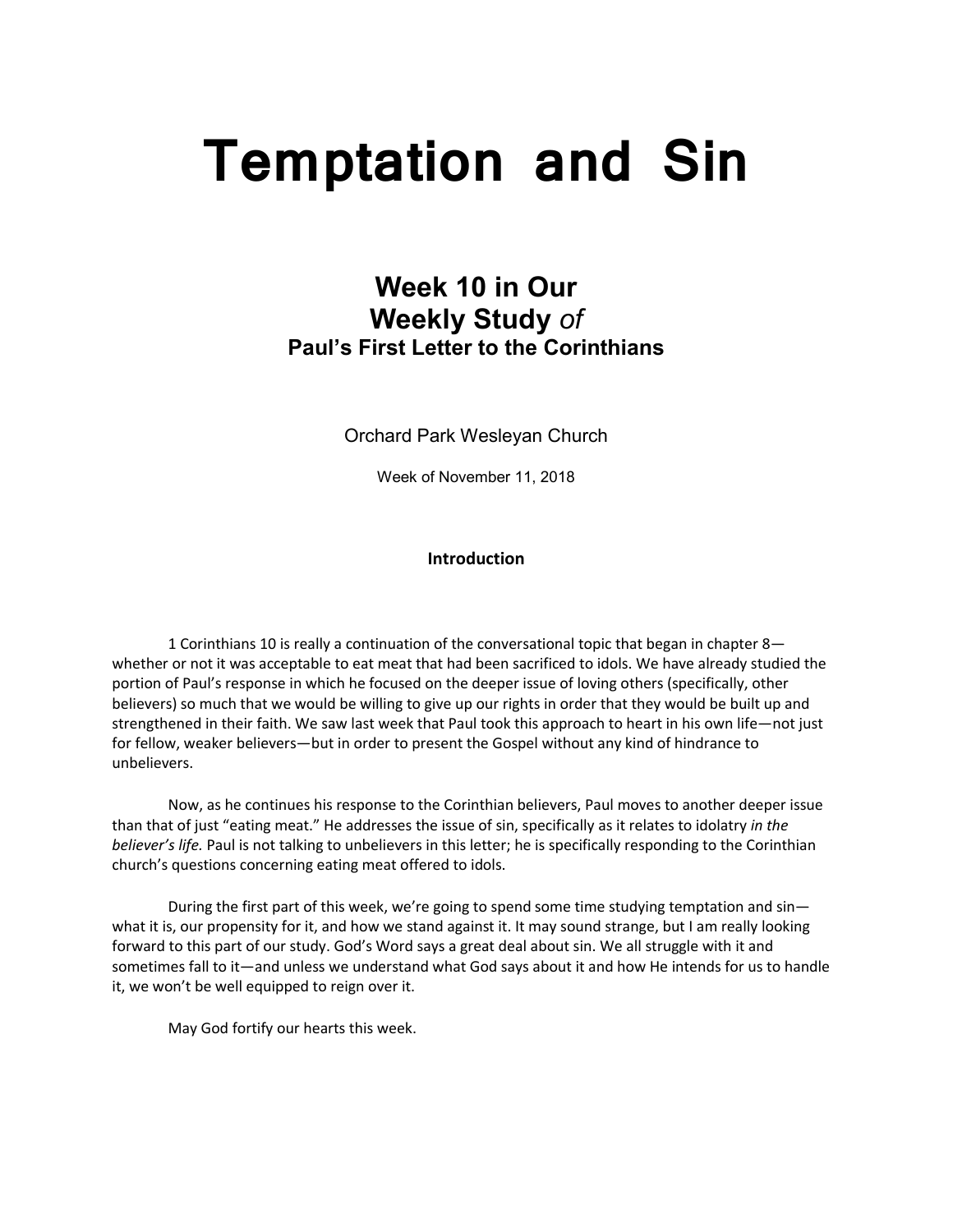# **Again and Again**

*"These things happened to them as examples for us. They were written down to warn us who live at the end of the age.."*

1 Corinthians 10:11

We left off last week with Paul exhorting the Corinthian church to run their race with purpose. He talked about disciplining himself so that he would live out what he preached to others. Were it not for the chapter break and heading that we have in our Bibles now, the text would flow into chapter 10 in perfect continuity from the topic at the end of chapter 9. In order to run the race to win and to live purposefully obedient lives, we can't forget our spiritual ancestors.

#### **Please read 1 Corinthians 10:1-12.**

• List the amazing events in which all of our spiritual ancestors participated:

• What/Who was the "spiritual rock that traveled with them" (v. 4)?

Although Paul is talking to a primarily Gentile church, he makes sure to refer to the ancient Israelites as their ancestors, too. This might seem second-nature to us now, but it's an important relationship to recognize and remember. When we accept Christ as our Savior, we are "grafted in" among the original branches of God's tree (Rom. 11:17). We are no less and no more God's people than the Israelites were and still are. Such a reminder allows for our inclusion in God's promise, and it also necessitates that we learn from the past sins of our spiritual ancestors. As Paul says, they were written down for us as an example so that we don't follow suit.

The first thing we're going to discuss is basic but profound: all of those who fell to sin in the wilderness were part of God's chosen people, and they all followed Christ. Paul says, in 1 Corinthians 10:1-4, that they all "were guided by a cloud...walked through the sea...were baptized as followers of Moses...ate the same spiritual food and drank the same spiritual water." That water came from the "spiritual rock that traveled with them, and that rock was Christ." So, this was an active relationship in which all walked with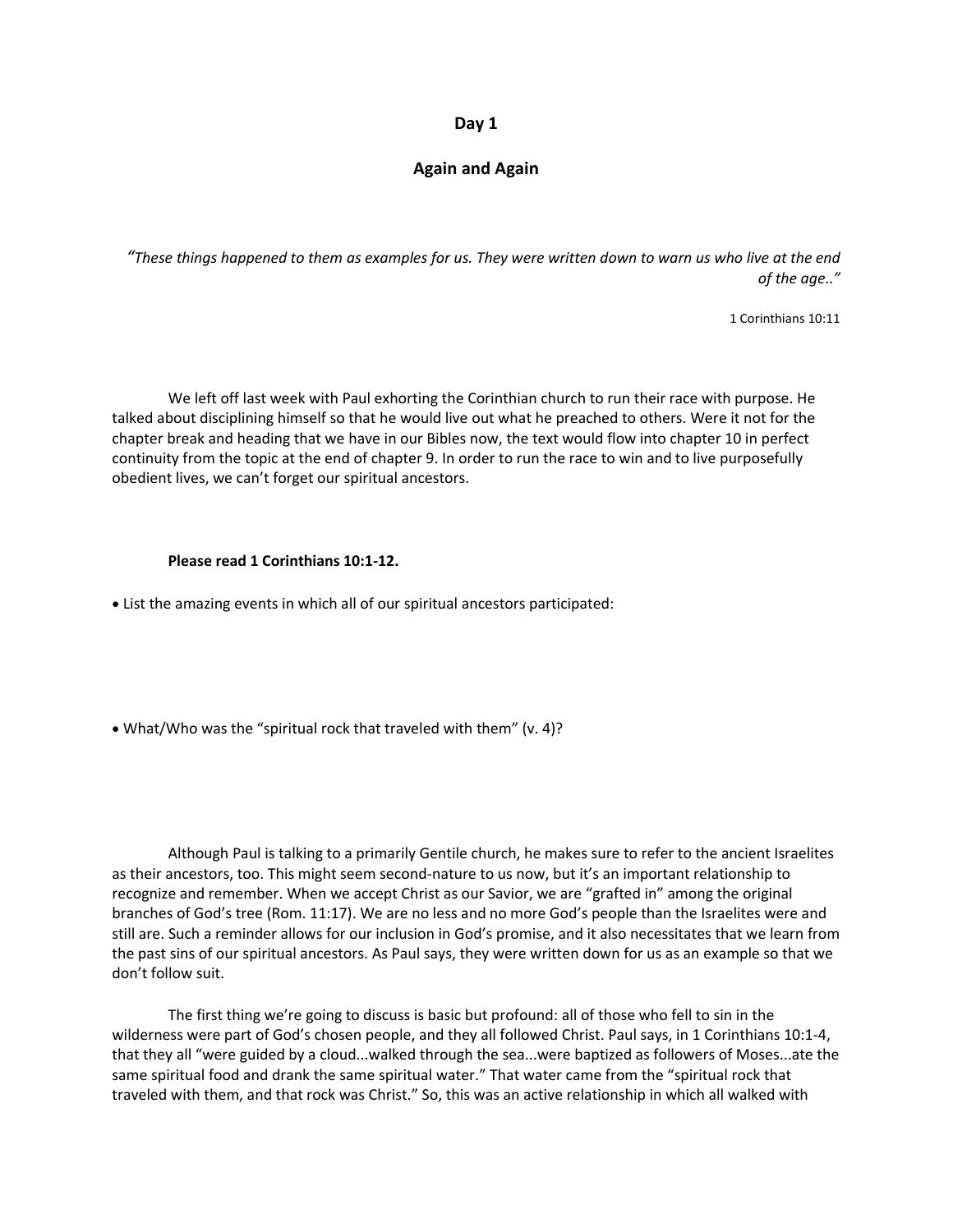Christ—under His presence, protection, and provision. This should impact *us* as active followers of Christ now. All the sins that the Israelites committed against God were done by a people who literally followed Christ, were engaged in an active, loving relationship with Him, and experienced His care and provision like no one had seen before.

- What did the Israelites do that caused God not to be pleased with them?
	- $\ast$

 $\mathbf{x}$ 

- $\ast$
- 
- 
- $\mathbf{x}$
- $\mathbf{x}$

The list you made above contains some things that we would readily call serious sins: idolatry and sexual immorality. But it also contains things like desiring evil things, putting Christ to the test, and grumbling. We tend to want to classify certain sins as more serious than others—

those sins that we probably think we could never commit. At first, I was inclined to condemn "putting Christ to the test" as something I would never do. But when I looked back at the incident in Exodus 17, Israel's sin of testing Christ stemmed from simply doubting God's intentions and provision because of the physical evidence around them that challenged their faith. Who among us has never struggled with doubt when everything we *see* seems contrary to what He *says*?

Romans 6:23 says that "the wages of sin is death," and as we read in 1 Corinthians 10, all of the sins that were committed in the wilderness led to death for the Israelites. (Making and worshipping the golden calf would have resulted in the death of the entire nation, but God relented because of Moses' plea with Him in Exodus 32.) *All* sin is serious to God because, as we'll study more on Day 4 this week, all sin results from a refusal to acknowledge God for who He is and to somehow replace Him with something or someone else. We're working a little backwards in that we're going to discuss that basic element of sin on Day 4 rather than at the beginning of our study today. For the remainder of today, though, I'd like to take what we've learned already and concentrate on it all in light of 1 Corinthians 10:12 and the following passages of scripture.

### **Please read Exodus 24 and Exodus 32:1-6.**

In Exodus 19, God met with all Israel at Mount Sinai. The people trembled, and the mountain shook from God's glory as He descended in fire and wrapped the mountain in smoke. The blast of a trumpet, peals of thunder, and bolts of lightning terrified the people at the foot of the mountain, and they knew they were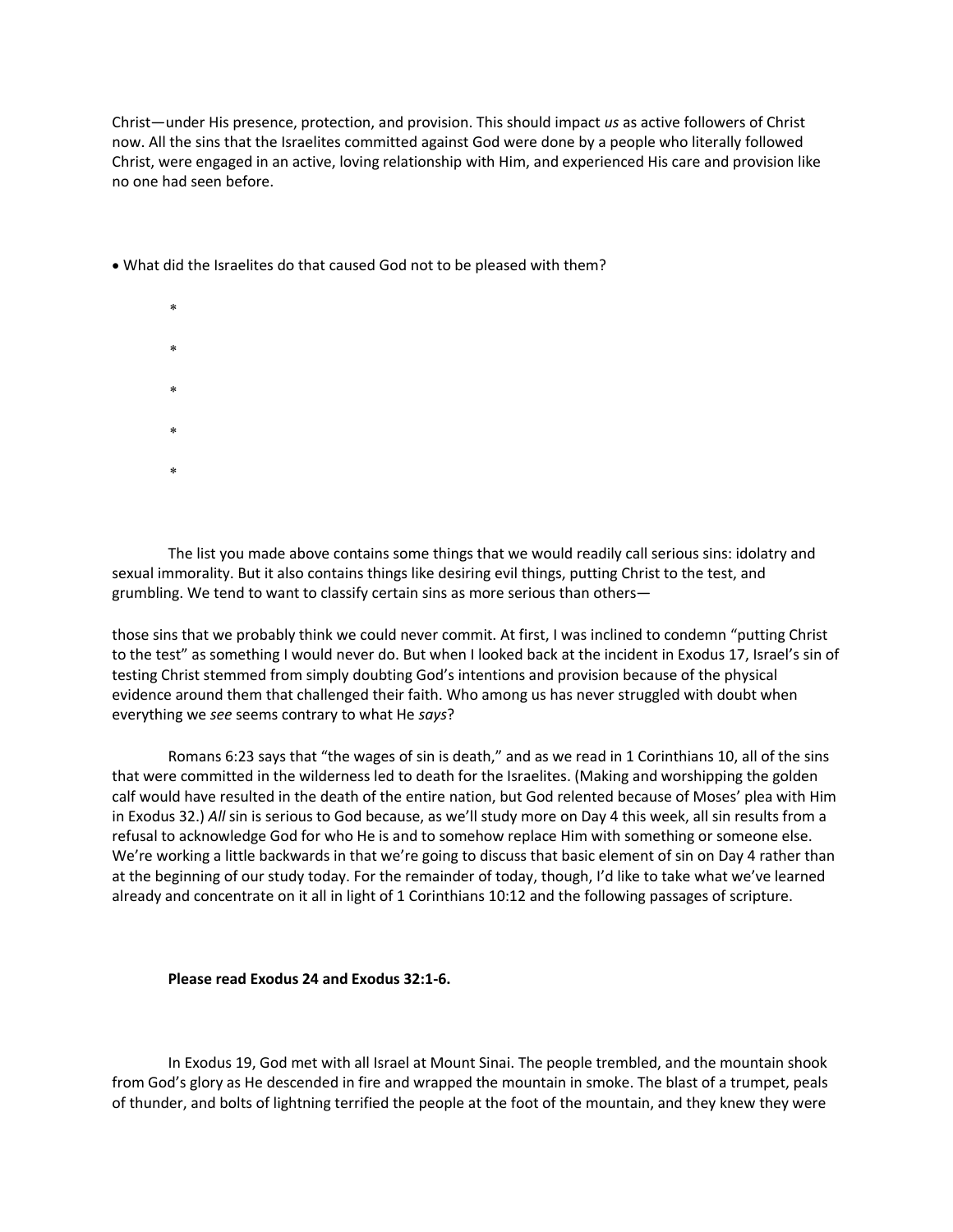in the presence of the Almighty. They were so afraid that they asked Moses to speak to God for them because they thought they would die from the sound of God's voice and the presence of His glory.

In chapter 24, God concluded giving Moses His laws for the people. Moses relayed everything God commanded to the Israelites, and they responded in unison, "We will do everything the LORD has commanded." Moses built an altar for sacrifice and consecrated the people with some of the sacrificial blood; then, he, Aaron, Nadab, Abihu, and 70 elders went up the mountain and ate at the feet of God to confirm the Lord's covenant with Israel.

All Israel beheld the awesome and terrifying reality of the glory of God; Moses, Aaron, and a few others ate in God's very presence. There was no mistaking the reality of the One whom they followed and promised to obey. Yet in Exodus 32, just 40 days after such a display, the Israelites begged Aaron to make them a golden calf to worship—and Aaron did.

When I consider these events, I am first overwhelmed by the descriptions of God's glory. However great our estimation of the Most High, it is not enough. His presence causes mountains to tremble, and His voice makes the hearer beg that it stop. Yet those who witnessed these physical displays of God's glory some who even sat on a sapphire floor and ate at His feet—broke the promise they unanimously made to Him and turned their worship elsewhere. This is what Paul wanted the Corinthian church—and now us—to understand.

Some of the Corinthian believers persistently claimed freedom in Christ to pursue what they pleased. Some of them justified it by claiming that they were strong believers. *That's not enough,* is essentially what Paul says as he approaches the end of this conversation continued from chapter 8. Who was more personally accompanied, cared for, and protected by the Lord than the Israelites as they made their way through the desert? Who experienced the reality of God's glory like they did? Following Christ, knowing Him, and living in intimate relationship with Him are essential for us. These pursuits help shape our hearts and our desires, but they do not *guarantee* that we will not stray into sin. We must know the battle we're in and choose to fight it with every weapon God gives us. We must guard our hearts and protect ourselves from dangerous influence, as we'll see Paul tell the Corinthians in 10:14-22. Loving God and following Him are critical to our salvation and to our spiritual growth and maturation—but in order to live holy and obedient lives and to experience an unhindered relationship with Him, we also must be smart, vigilant, and "take heed." We'll continue in this direction tomorrow.

**Consider** what you've studied today. How does this affect the way you think about your walk with Christ and the choices you make?

**Pray:** Thank God that He "is able to keep you from falling away and will bring you with great joy into his glorious presence without a single fault" (Jude 24). Ask Him to guard your heart and your actions as you grow in relationship with Him.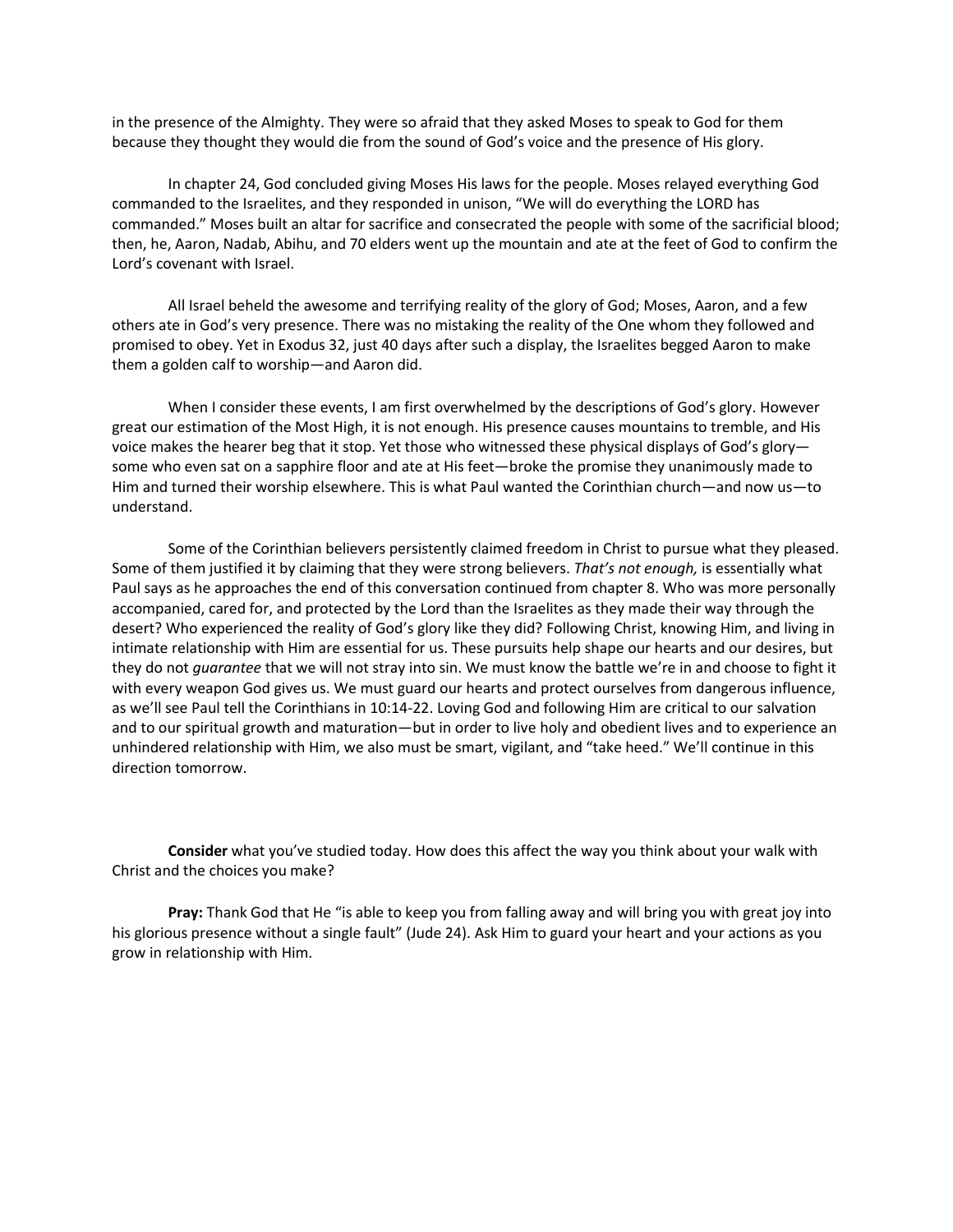# **Refined Like Gold**

*"These trials will show that your faith is genuine. It is being tested as fire tests and purifies gold—though your*  faith is far more precious than mere gold. So when your faith remains strong through many trials, it will bring *you much praise and glory and honor on the day when Jesus Christ is revealed to the whole world."*

1 Peter 1:7

We're staying in 1 Corinthians 10:1-12 for another day. Though we won't pick apart the verses, they will serve as the catalyst that launches the rest of our study today. If you'd like to, take a moment to review the passage.

As we studied yesterday, 1 Corinthians 10:1-12 is a necessary reminder that we all have a propensity for sin; no one is exempt from it. Today may not seem like an encouraging message, but I pray that it will be insightful. And I promise that we will get to the other side of this study to see how God protects and provides for us in the face of temptation. We *are* more than conquerors, but we need to spend a little time studying that which we fight against.

#### **Please read James 1:12-15, 1 Peter 1:6-7 and 4:12-19.**

All three of these sections of scripture talk about trials and testing. If you're like me, you probably associate the word "trial" with some sort of circumstantial difficulty or calamity that you'll have to endure in order to grow your faith. We're not wrong, but we are only partially correct. In fact, James 1:12-15 specifically talks about temptation as one type of trial, and if we look at the original Greek used in all three of these passages, we'll see that that's entirely correct.

A *peirasmois* or *peirasmon* (both derived from the root verb, *peirazó* and used in all three scriptures we just read) is "an experiment, a trial, temptation," and "both senses can apply simultaneously." In other words, when we undergo "fiery trials," they are tests, and sometimes temptation is the means of that test. So when we read that we'll have to endure trials in life—that we may suffer for being a Christian—we have to remember that suffering through temptation is an inevitable part of this. We can't count suffering through temptation as lesser than other trials; we can't let ourselves think that the temptation itself is the sin and feel defeated or guilty in simply being tempted. Remember, even Jesus was tempted—and if it wasn't somehow difficult to resist that temptation, then it wasn't temptation at all. Even temptation serves a purpose. It's up to us *which* purpose it serves. We'll get to this in a moment.

Before we get too far, let's remember that God never *gives* the temptation (James 1:13); to do so would entirely contradict His nature. So where *does* temptation come from?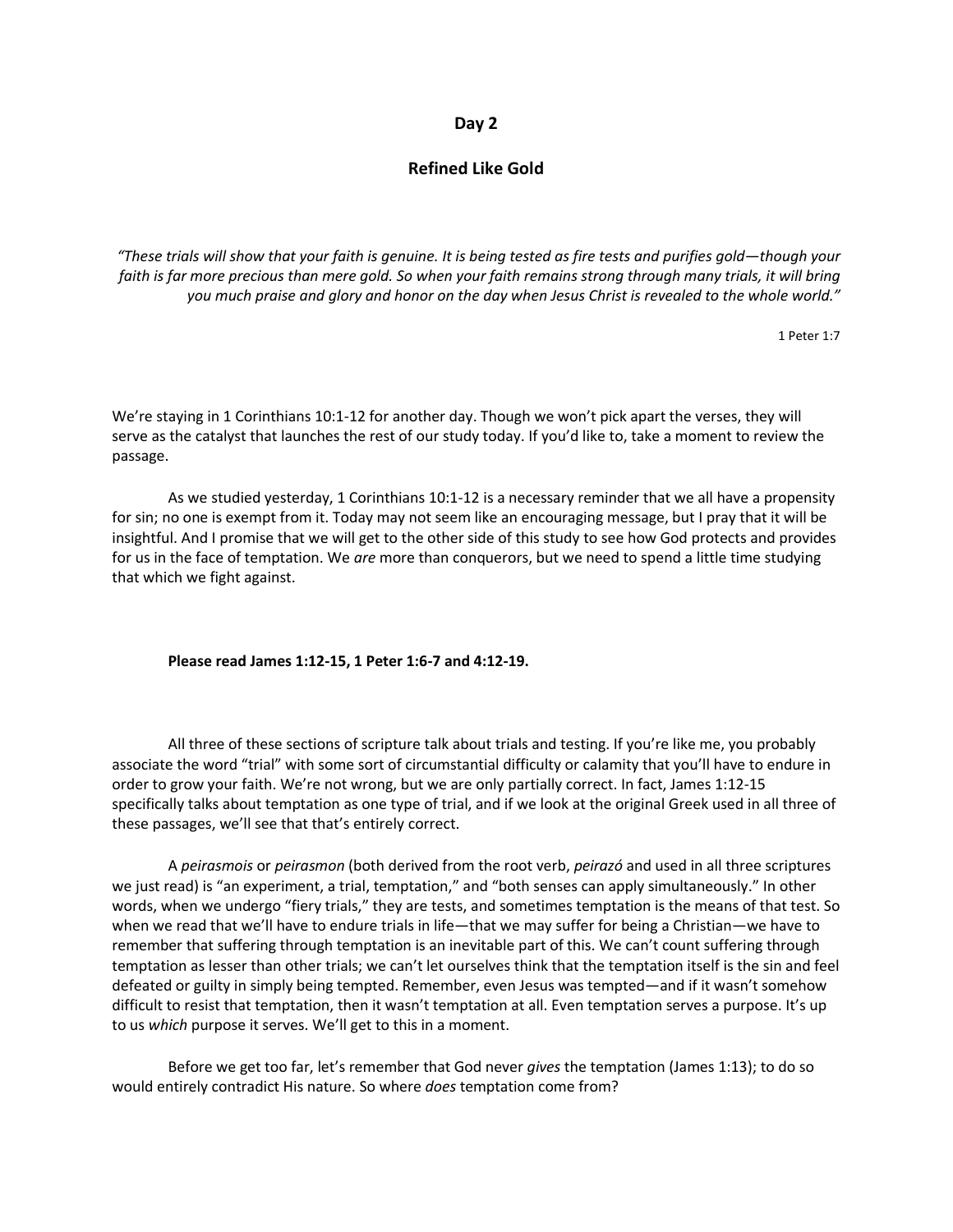James 1:12-15 gives us the root of the answer. We are tempted when our own desires lure us away from God's standards. But, as this will surely happen to all of us (Matt. 18:7), God *uses* such temptations for our refinement. He is always concerned about the depths of our hearts—even the hidden places that we'd like to pretend aren't there. Since temptation arises from our desires, it brings impurity from the deepest parts of our hearts to the surface, and then God can clean it away. If we will stand strong, endure, and *let* God refine us through these "fiery trials," our faith will be strengthened and purified like gold.

- What does James 1:12 say that we will we earn when we endure such testing?
- Why does 1 Peter 4:13 say that we should be glad when we share in Christ's suffering?

God promises that He will bring good out of that which is meant for evil. For those who withstand the heat of temptation, God promises the crown of life and that someday, since we have shared with Christ in suffering, we'll also share in His glory when we see Him fully revealed at the end.

I mentioned above that temptation will always serve a purpose, and that it is up to us to decide which purpose it will serve. We already discussed that temptation arises from our own desires. We also established that temptation never comes *from* God but that it can be used *by* God. So if we fully cooperate with God and stand firm through temptation, we let God accomplish His good purpose. But what if we don't withstand? What if we don't do what James 1:4 tells us to do and "*let* it [endurance] grow?" What if we give in? Then we allow temptation to serve the purpose of our enemy: to destroy us and our influence. (I am not saying that He can destroy us since we already belong to God; but that is most certainly his aim.) Although temptation is rooted in our own desires, it can also be utilized and weaponized against us by our adversary.

We could spend days studying spiritual warfare, and we would have so much more to learn. So for our study today, we're just going to graze the surface of an otherwise massive topic in an effort to learn how it specifically relates to temptation and sin. This can be a little tricky, too, as I'm reminded of the old phrase, "The devil made me do it!" Don't worry; that's not going to be our position! We are responsible for our own choices, and sometimes temptation comes to us simply because we're human and we have desires that we want to realize in ways that deviate from God's way. That being said and properly understood, we do have to open our eyes to the reality of spiritual warfare because, whether we realize it or not, it's real; it's intense; and it's aimed at us.

We are God's most prized creation—His final masterpiece on the sixth day, created for His own pleasure and glory. Satan, who chose to rebel against God and tried to rise above His throne, hates what God cherishes (us) and has tried to corrupt it from the beginning. He also knows

that his ultimate end comes from Christ Jesus—God the Son, born into humanity to redeem the world and forever defeat the devil. Satan's anger seethes at the thought that he will be defeated by One like the Son of Man, and so he has tried and continues to try—in utter futility—to thwart what God has ordained for his end.

**Look up the following, and write down the title used for Satan in each verse (depending on your translation, you may have to glance at the footnotes):**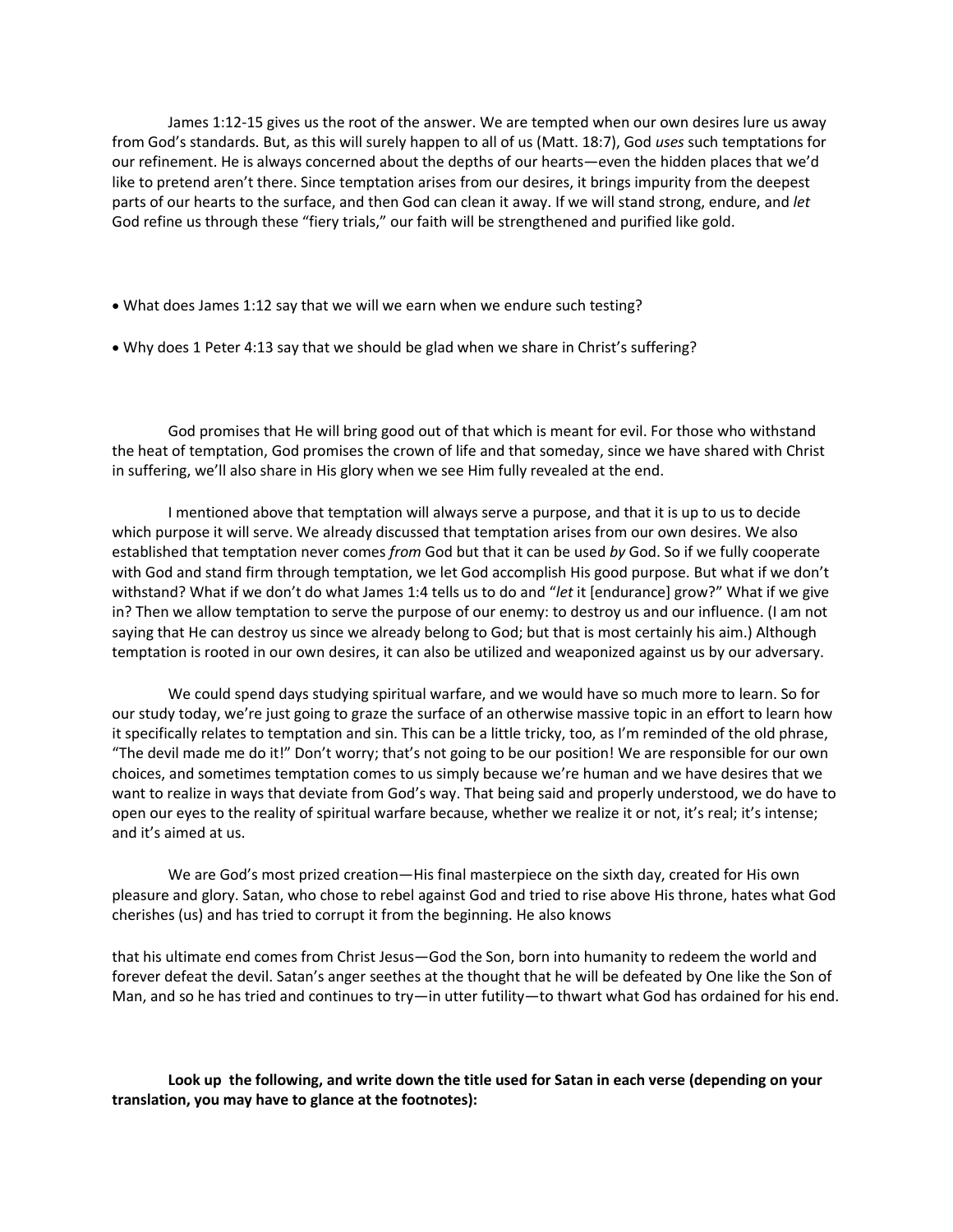- **Matthew 4:3**
- **1 Thessalonians 3:5**
- **Zechariah 3:1**
- **Job 1:6**

Revelation 12:10 says that Satan stands before the throne of God accusing God's people "day and night." From the verses we looked up above, I think we are safe to say that the accuser of our souls uses temptation in an effort to trap us in sin so that he can use our failures to fuel his accusations before the throne of heaven.

Thankfully, we have already been acquitted; there is no accusation that holds water against us in light of the Cross. But this intention still makes me angry; it makes me want to thwart every one of Satan's efforts by standing firm against temptation. But standing firm takes more than just righteous anger and defiance. 1 Peter 5:7 says that our adversary prowls around like a lion stalking his prey, just looking for someone to devour; in Job 1:7, Satan said that he had been "patrolling" the whole earth, watching all that was happening. The temptations that he throws at us are not shots in the dark; they're specially crafted with the highest likelihood that they will work. He knows many of our desires, weaknesses, and propensities. Unless we're aware of his strategy; unless we watch and stand firm in Christ; we can't expect to withstand trials and temptations in such a way that allow God's purposes of refinement to take their full effect.

God can take any temptation and use it in glorious ways; the choice is ours whether or not we let Him. Tomorrow, we're going to study *how* we let Him.

**Consider:** How have you typically viewed temptation? Have you considered it a trial that has the potential to refine you? Have you dismissed it as unimportant or somehow "below" other trials? Have you ignored it and hoped it would just go away? Have you felt guilty and trapped by temptation without even giving in to sin? How can our conversation today encourage you to face temptation and hand it over to God for your growth and refinement?

**Pray:** Thank God that He can turn anything meant for evil into good for you. Cling to Him in prayer if you are suffering through temptation now. Commit yourself to Him, and ask Him to enable you to withstand so that you can experience the full refinement He has for you.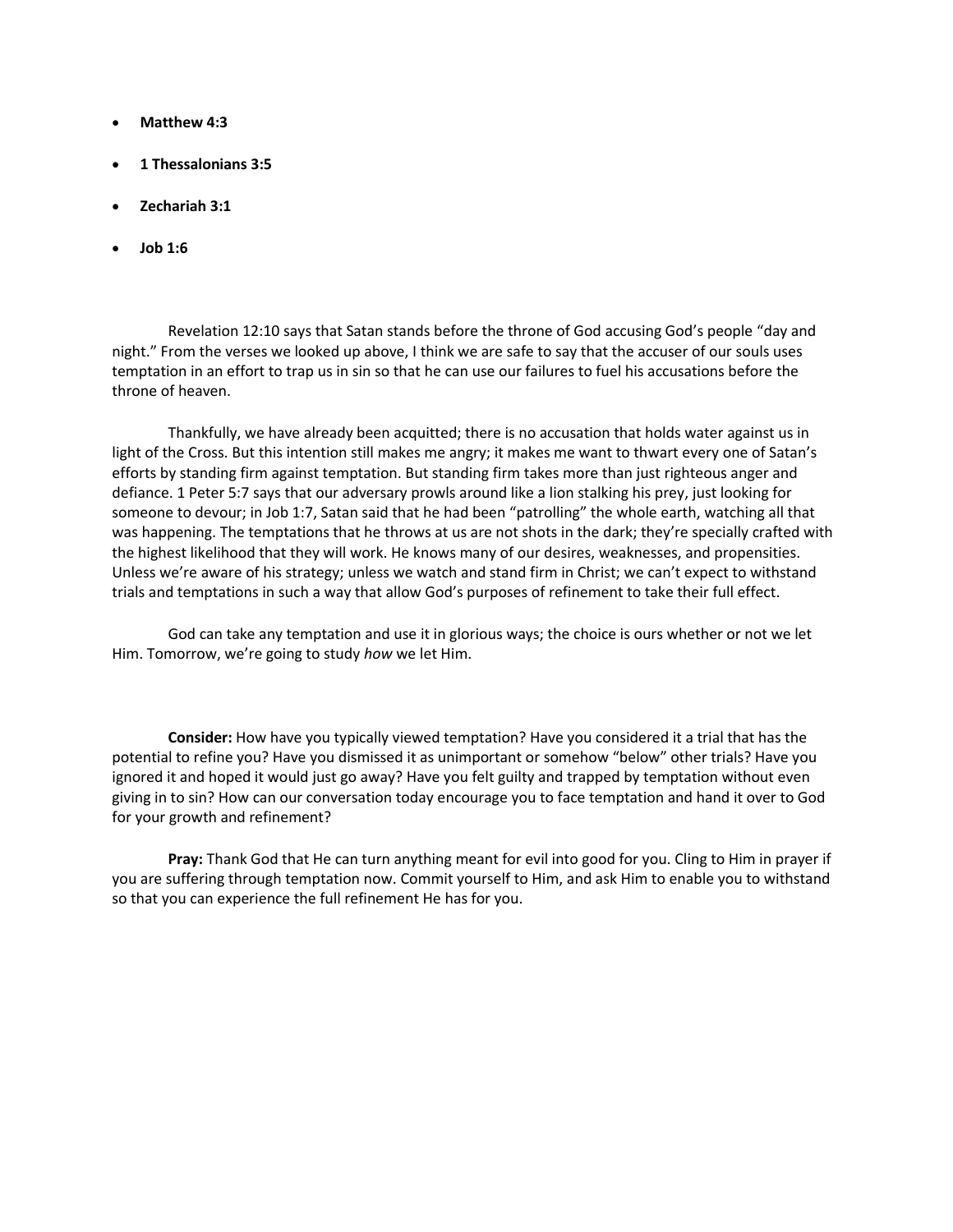# **No Temptation Except that Which is Common**

*The temptations in your life are no different from what others experience. And God is faithful. He will not allow the temptation to be more than you can stand. When you are tempted, he will show you a way out so that you can endure.*

1 Corinthians 10:13

I promised we'd get to the other side of our conversation on temptation and sin so that we can find encouragement to overcome in God's Word. Here we are! Our verse for today, above, gives us the entire framework for our study today. Paul says so much in just this one verse. Let's dig right in.

• List three encouraging assertions in 1 Corinthians 10:13 that help us overcome temptation.

**We are not alone.** No matter what we feel; no matter what we want to do; no matter how hard the temptation or depraved the desire; we're not alone. Someone—and from what Paul says, *many* someones has shared our struggle. Somehow, that knowledge brings comfort, doesn't it? God knows we need community for support and that isolation can cause us to plummet even further. So He, in His mercy, doesn't allow any temptation for which we can't find help in community with each other. And in His tenderness toward us, God even provides another shoulder to lean on when it comes to our struggle with temptation.

**Please read Matthew 4:1-11.**

Before Christ began His ministry, He, too, had to be tested. Notice that the Holy Spirit was the one who led Jesus into the wilderness for

the express purpose of being tempted or tested by the devil. Again, God does not tempt, but He allowed His own Son to be tested before He began His holy work. The same is often true for us. God allows testing and temptation for the refinement of our faith so that, as He calls us into an area of work for His Kingdom, we will have been purified and strengthened in such a way that we can complete the tasks He'll ask us to do.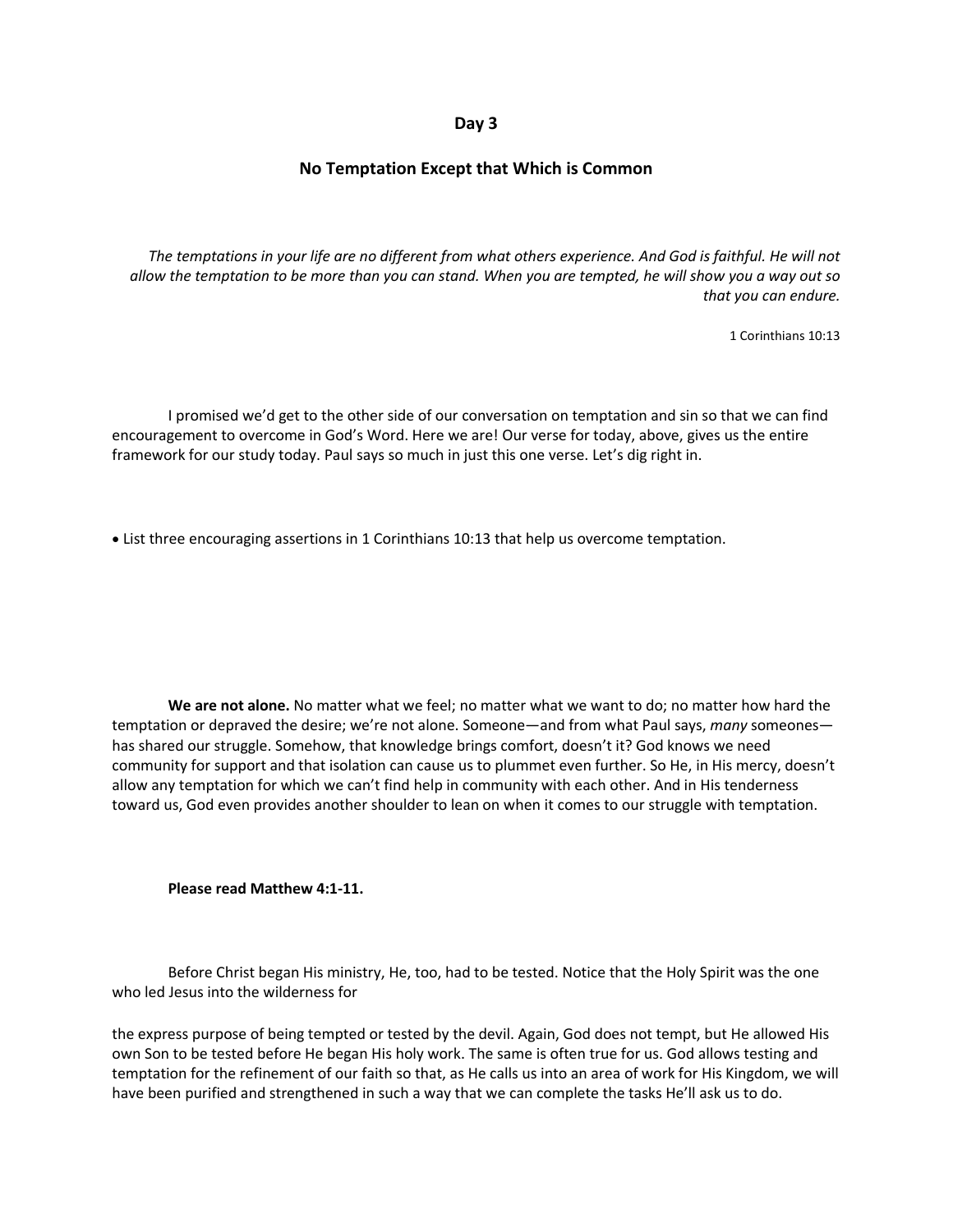• Fill in the blanks for Hebrews 4:15.

"This High Priest of ours \_\_\_\_\_\_\_\_\_\_\_\_\_ our weaknesses, for he faced \_\_\_\_\_ of the same testings we do, yet he did not sin."

I often tend to think that Jesus was tempted in the desert, and that was it. But while still alive in His earthly, unglorified body, that would hardly be the case. Hebrews 4:15 tells us that Christ faced *all* of the same testings we do. That He can sympathize with us and really *understand* the struggles we face in our humanity is something that every one of us can cling to as we struggle with our own temptations. Jesus *knows*. He knows because He's been there. He struggled; He overcame; and now He sits at the Father's right hand and prays for us when we struggle. Amen.

**God makes sure we can handle the temptation first.** Doesn't this just thrill you?! Many of us have heard this before—that God won't allow us to be tempted beyond what we can stand—but when we really pause to think about it, this is huge. God knows us so well; He considers our current spiritual, emotional, and physical state; and He only chooses to allow a temptation that He *knows* we can overcome. Your victory is already won! Not only has Christ won it forever, but for each specific temptation, God knows you can do it! And don't think He and all of heaven aren't cheering you on.

**God provides a way out.** Part of your victory over temptation comes because God Himself will always provide a way for you to handle your situation without sin. He has your escape route designed and in mind. But how do we know what it is? The only way we can ever discern God's will and way is to search His Word and seek Him in prayer. So let's search His Word together again now.

#### **Please read Luke 22:39-46 and 1 Peter 5:8-11.**

Though each individual situation will be different, these portions of Luke and 1 Peter provide a general framework for us in how we find a way out of temptation.

1. **PRAY**. One of the mightiest defenses we have against temptation is prayer. When Christ entered the Garden of Gethsemane to pray before He was arrested, He entreated His disciples to pray at least twice with the expressed purpose, "so that you will not give in to temptation" (Luke 22:40). This should be our first line of defense and a constant source of strength for us. When we're in trouble, we pray for help!

2. **Stay alert.** We talked about Satan's schemes a little yesterday. In order to withstand what he intends for our harm, we have to be alert and aware of his strategy and our own weaknesses. I'll say it again this week, but reflection and self assessment are important things for each of us. This is how we know ourselves, anticipate attacks, and seek to fortify those areas of weakness.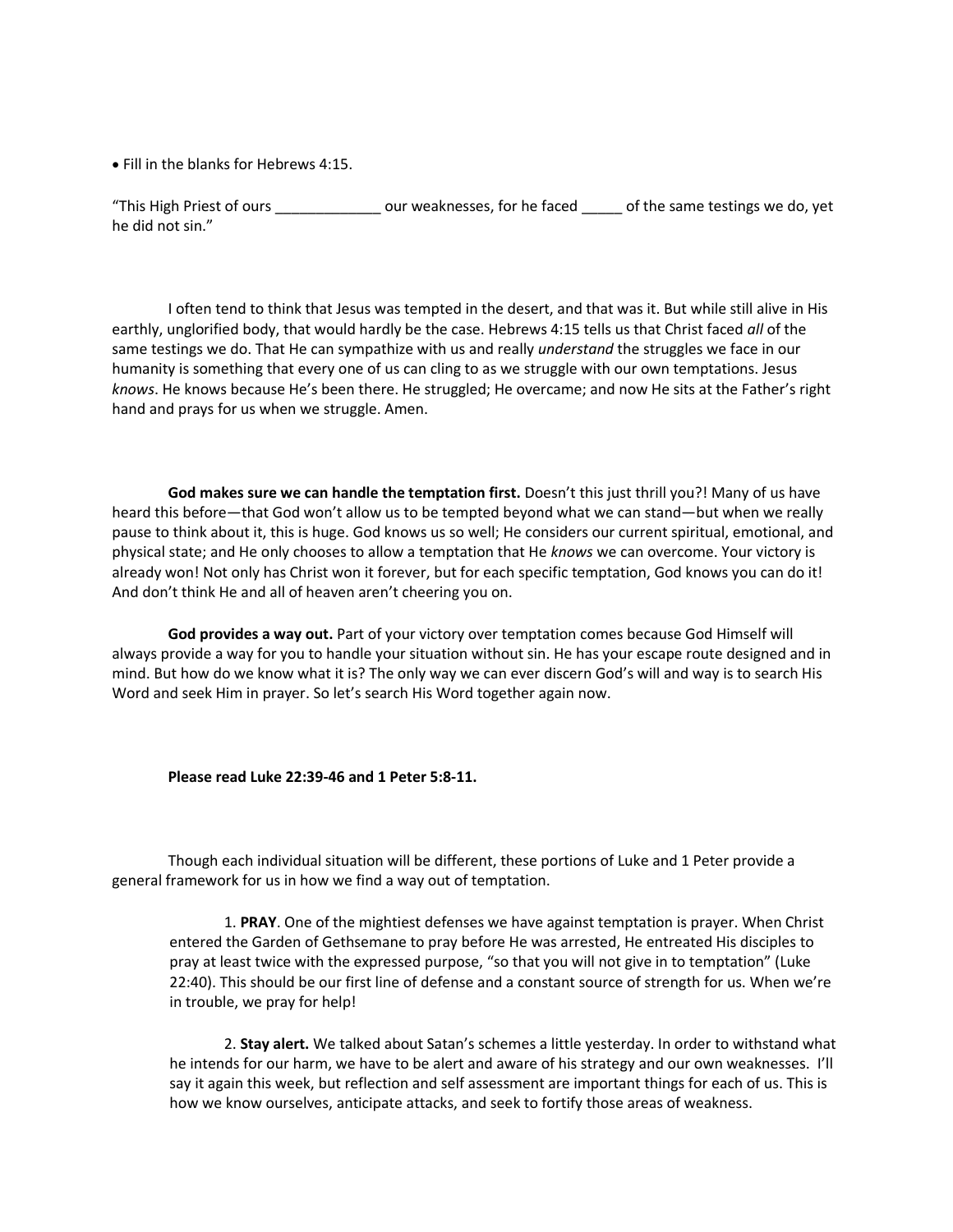3. **Stand firm, and be strong.** This may be the hardest part; it's certainly what makes us weary. But as we studied a few weeks ago, God gives us His strength and His weapons to fight against the enemy (Ephesians 6:10-20). God will uphold us—and as we'll see in a few minutes, even strengthen us—as we stand firm and resist the enemy.

4. **Remember that our struggle is temporary and that we're not alone.** We already talked about not being alone in temptation. I love the reminder here in 1 Peter that whatever struggle we face *will* end. Though we don't know when, and sometimes "a little while" can feel like a long while, God will deliver us out of our suffering. In this particular case, He will bring an end to the temptation. And when He does, we'll be more like His Son.

There is one last thing I want to draw your attention to as it pertains to temptation—and that is God's grace in strengthening us during and after our suffering.

• What does 1 Peter 5:10 say that God will do "after a little while?"

If you'll notice, in the accounts of Christ's temptation in the desert and His prayer in the Garden of Gethsemane—two instances of trial and testing—God sent an angel to strengthen our Savior. 1 Peter 5:10 says that He'll strengthen us, too. Our Heavenly Father knows our frailty, and He loves us. Although He allows us to struggle in order to build up our faith, He is a good Father, and He will run to our side when we've come through temptation. He will strengthen us Himself, tending to the needs of His victorious-but-weary child.

**Consider:** Our God allows temptation for our growth, and He

doesn't ask us to figure out how to overcome it on our own. He provides other people to encourage us, His own compassion to carry us, His strength and weapons for our use, a plan for victory, and renewal when all is done.

**Pray:** Thank God that He always seeks your good. Thank Him that He has a plan to bring you through trial and temptation. Thank Him that He tends to your needs during and after. Ask Him to strengthen you now in whatever you face.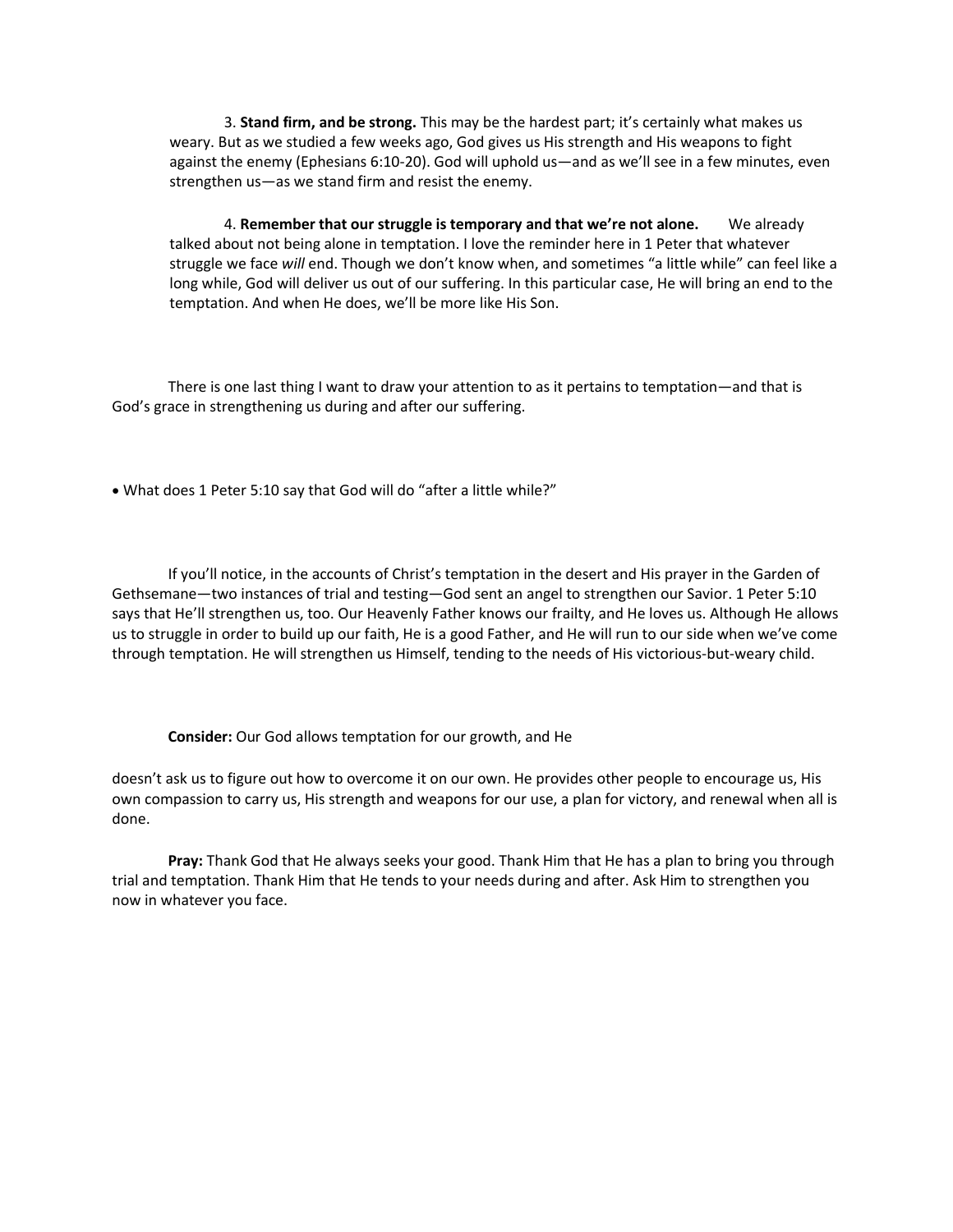# **United with Christ...and NO Other**

*"What? Do we dare to rouse the Lord's jealousy? Do you think we are* 

*stronger than he is?"*

1 Corinthians 10:22

As we approach 1 Corinthians 10:14-22 today, we might wonder how it applies to us in our current culture; we don't have much acquaintance with idol worship in the United States. But, I think we'll see in our study today that, although we've done away with the statues, we have plenty to learn from this portion of Paul's letter.

**Please read 1 Corinthians 10:14-22.**

• What are we doing when we drink from the cup and eat the bread (particularly, sharing one loaf)?

• What did eating the sacrifices at the altar do for Israel?

Paul points out that something very important happens when we partake of a sacrificial or sacramental meal: a sharing that is so deep that it results in a union. We unite with Christ by sharing His blood and His body, and we unite with other believers who partake with us. This is the basis for why Paul tells the Corinthian church that they must not eat meat that has been offered to idols.

You'll remember that Paul didn't condemn this right away in chapter 8; he addressed a few deeper heart issues first. But when he specifically addresses the act of sharing in these meals (likely in a temple setting), Paul bluntly tells the Corinthian believers that to join in on such a practice is to position themselves in direct association with demons. Just as they united with each other and with Christ in Old Testament sacrifices and New Testament Communion, so they would also be uniting with unbelievers and with the demonic entities that were present in pagan ceremonies.

In light of our brief discussion of spiritual warfare yesterday, I can't help but feel the weight of Paul's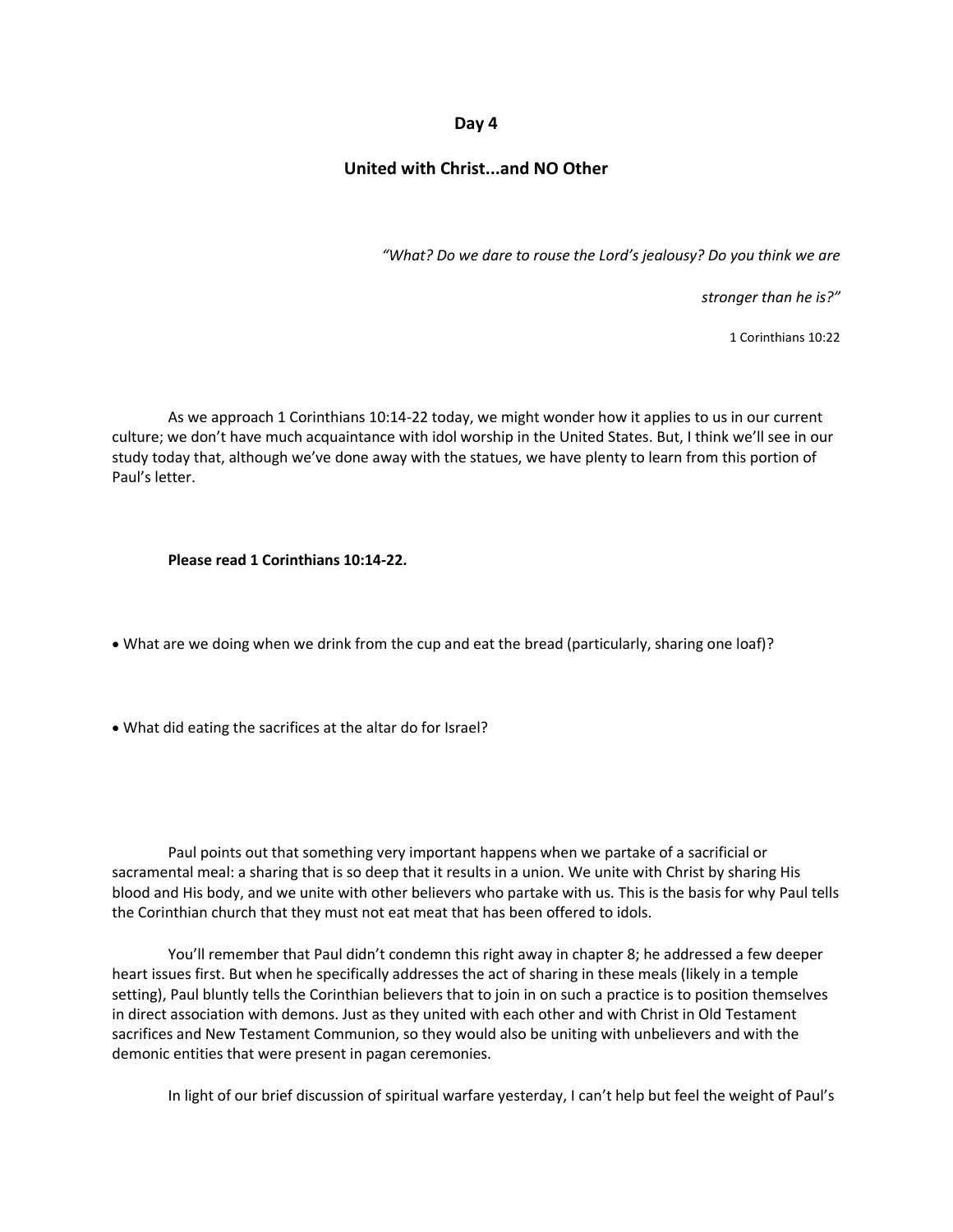assertion! How we sometimes forget that the invisible is just as real as the visible. And how we forget that anything that is opposed to God reeks of the enemy's presence.

• Why do you think Paul ends this paragraph with a question about provoking the Lord to jealousy?

#### **Please read Romans 1:18-33 and re-read or remember Exodus 32:1-6 from Day 1.**

Although some of the Corinthians thought they were spiritually strong enough to participate in temple feasts, Paul argued that such participation not only joined them with demonic activity, but it also threatened to provoke the Lord's jealousy because the sin of idolatry was a real danger. I think we can pinpoint two main reasons for his statement and concern:

**Idolatry is not always obvious.** This is the case as we see it with the Corinthian believers, in ancient Israel, and even in our own culture. This is what Paul explains in Romans 1, and it is why he points out the spiritual forces that operate behind a seemingly harmless social event in 1 Corinthians 10.

Idolatry is anything that steals our heart from God. We've talked at length about our relationship to Christ as His bride. That helps us understand the severity of idolatry in a more tangible way. It is essentially spiritual adultery. Once we've allowed another person or object to compete with God for the affections of our heart, we've broken our vows to Him as our One and Only—just like the Israelites did at Mount Sinai.

Notice that the Israelites didn't renounce God and abandon Him altogether. When Aaron made the calf and called it the Israelites' "gods," he was intermingling the manmade image with the real God, displaying the sort of confusion we see in Romans 1:21. The Israelites worshipped the image but planned a feast to the LORD the following day. A snare of idolatry is that it doesn't always perform an immediate takeover; instead, it creeps in alongside God as something innocent—almost like Him, something or someone that represents Him. Then, confusion begins, and we can't separate one from the other. We begin to transfer our affection to the representation of God instead of to the invisible, everlasting, almighty, *Only* God.

Though we don't worship golden images and may think ourselves better off than the Israelites, the human heart is prone to wander and to replace God with anything that looks like it might meet our need for Him. Whether it be self-focus, other-focus, or object-adoration, idolatry is still something against which we must guard. Assessing our priorities—where we spend the majority of our time and what we think about most—is an important practice to help us catch ourselves before we wander. Committing to a time of prayer and reading God's Word helps position us in a humble, worshipful posture on a regular basis. In short, we need to *seek* first to *put* God first.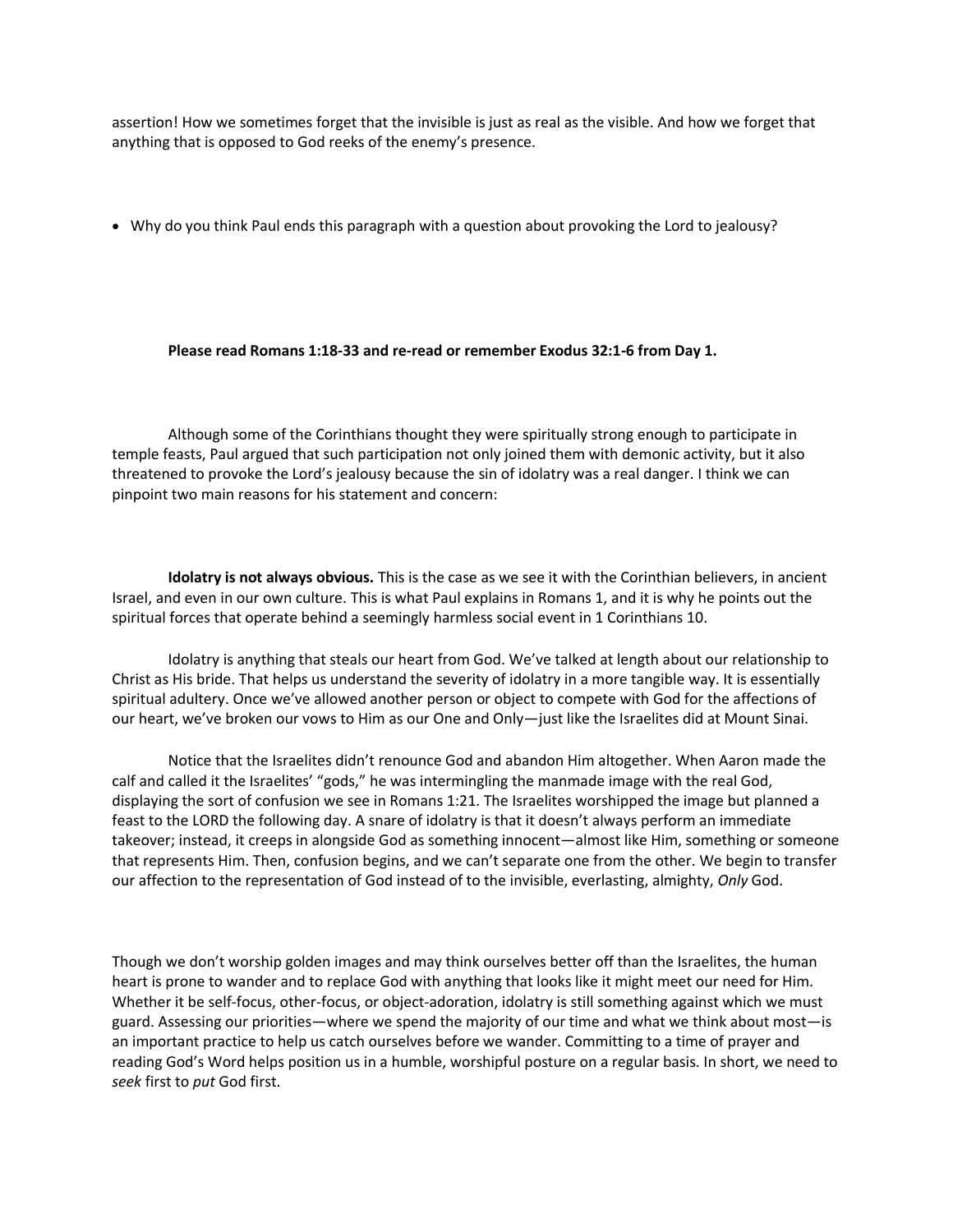**Idolatry is the root of all other sin.** God planted evidence of Himself throughout creation *since* creation. In fact, Romans 1:20 says that through God's creation, people can "clearly see" who He is—that they have "no excuse—"but rather that humanity chooses to deny God's authority and pursue their own wisdom. The result? We have tried to replace God with every kind of imaginable substitution—including our own wisdom—and because of our insistence, God let us do it. From that initial act of rebellion comes every other detestable behavior. A heart without God ruling over it falls to selfish depravity every time.

Paul knew the dangers of idolatry, and he knew the surreptitious nature of it. Because the Corinthians tended to think themselves so strong, so wise, so liberated that they could partake with unbelievers in pagan meals, they needed a strong reminder and warning. Sometimes we need the same. Yes, we are free; other "gods" are nothing. But we are to be joined and united *only* with Christ—nothing else. To allow ourselves freedom without discernment is to expose ourselves to unnecessary danger.

**Consider:** Is God at the center of your heart, life, and worship now? Do you make it your priority to seek Him and abide in Him alone? How? What other people, events, or things compete for your focus?

**Pray:** Thank God that He is jealous for your heart. He knows that He alone can guard it and keep it for righteousness and purity. Ask Him to give you more of a desire for Him and to help you as you love Him alone with all your heart, soul, mind and strength.

# **Day 5**

# **Setting an Example**

*"And you should imitate me, just as I imitate Christ."*

1 Corinthians 11:1

Now that Paul has dealt with the issues of love (chapter 8), giving up our rights for the sake of the Gospel (chapter 9), and idolatry (chapter 10), he chooses to change his tone a little as he wraps up the conversation about eating meat offered to idols.

**Let's start by reading 1 Corinthians 10:23-11:1 (in some translations, 11:1 is actually 10:34).**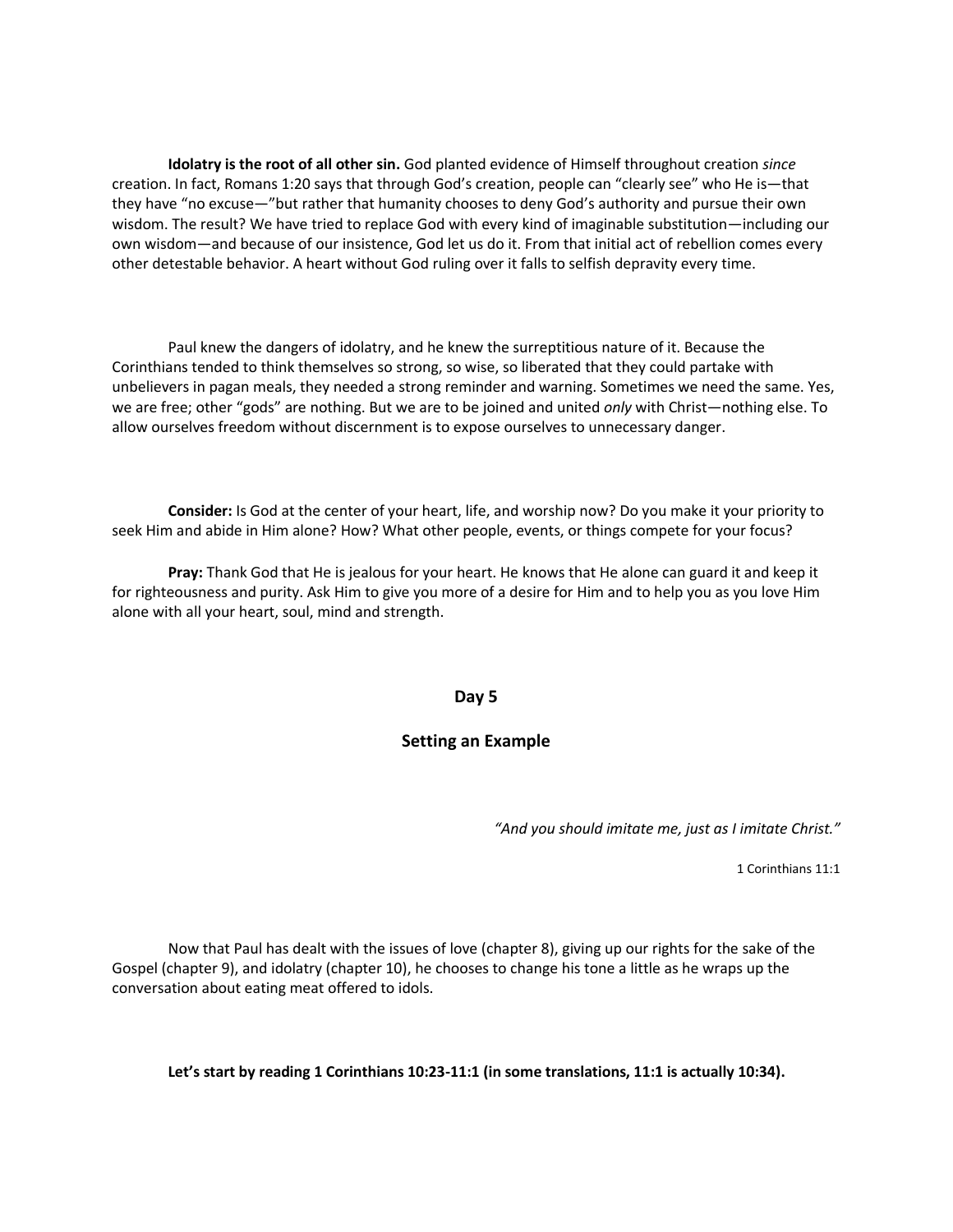- What is Paul's advice about eating meat that may have been sacrificed to idols when it is outside the context of a pagan feast (i.e., in the marketplace or at someone's home)?
- What should be the deciding factors in such situations (vv. 23, 24, 31)?

**The responsibility of the mature believer.** I love a good superhero movie, and I'm often amazed by the way they echo truth found in scripture. I can't help but think of that classic line from *Spiderman*, "With great power comes great responsibility," in response to today's portion of 1 Corinthians. The mature believer has peace with God, freedom in Christ, and the power of the Holy Spirit. Consequently, with all of these privileges, we bear the responsibility for protecting the consciences of others and helping to build up their faith. Everything we do—all questionable decisions that may not be laid out as black-and-white concepts in scripture—should be help up against this backdrop.

In verse 23, Paul brings out that Corinthian saying again, "I am allowed to do anything," and reminds them that "allowed" is not synonymous with "good" or "beneficial." Paul confirms that eating meat that had been sacrificed to idols and then sold in the marketplace is fine. Don't even question it, he says—because it doesn't matter. God made the animal; eat the meat! However, if someone—particularly an unbeliever invites you to dinner and then feels compelled to tell you that you're eating meat that had been sacrificed to idols, that's different. In that case, the issue is no longer about meat or idols; it is about the conscience of the person serving you and telling you the origin of the meat. Is an unbeliever testing your values? Is that person concerned for *your* conscience? Is a weaker believer looking to your reaction as an indication of whether what they're doing is wrong? All of these possibilities were real, and each one would necessitate that the believer abstain from eating that meat because the salvation of the unbeliever or the conscience of a weaker believer was at stake. With spiritual maturity and privilege comes a responsibility to nurture the spiritual formation of others.

**Doing all for the glory of God.** I so often associate this verse with the work that we do. While that's not wrong, I love the context in which it is actually set here. First, it reminds us that no matter how basic an action is, it can be used to help others see the magnificent glory of God. By upholding and being sensitive to the values of others, we show them God's love; by giving up our rights and freedoms in Christ for the sake of others' consciences, we point them to Christ's sacrifice on their behalf; by using our maturity in relationship with Jesus to serve the needs of others, we emulate the Servant Himself. Everything we do—even eating and drinking—can point someone to Jesus and result in eternal salvation. Praise God! He allows us to participate in *His* work even in our most mundane.

**What would Jesus do?** This question has been proclaimed to an exhaustive degree in our culture, but that doesn't minimize its importance. Our purpose on this earth is to reflect Christ to a lost world. If we think we're mature believers, we ought to be ever-conscious of our image as that in a mirror reflecting our King. So Paul sums it up for the Corinthian believers by saying, *When you're faced with a tough decision that could affect the spiritual condition of others, imitate me and sacrifice your freedom on their behalf because I'm imitating Christ and what He sacrificed for you.* Friends, this should be how we're all growing. The more we study and learn about Christ, the more we need to take it to heart and apply it to our own behaviors and